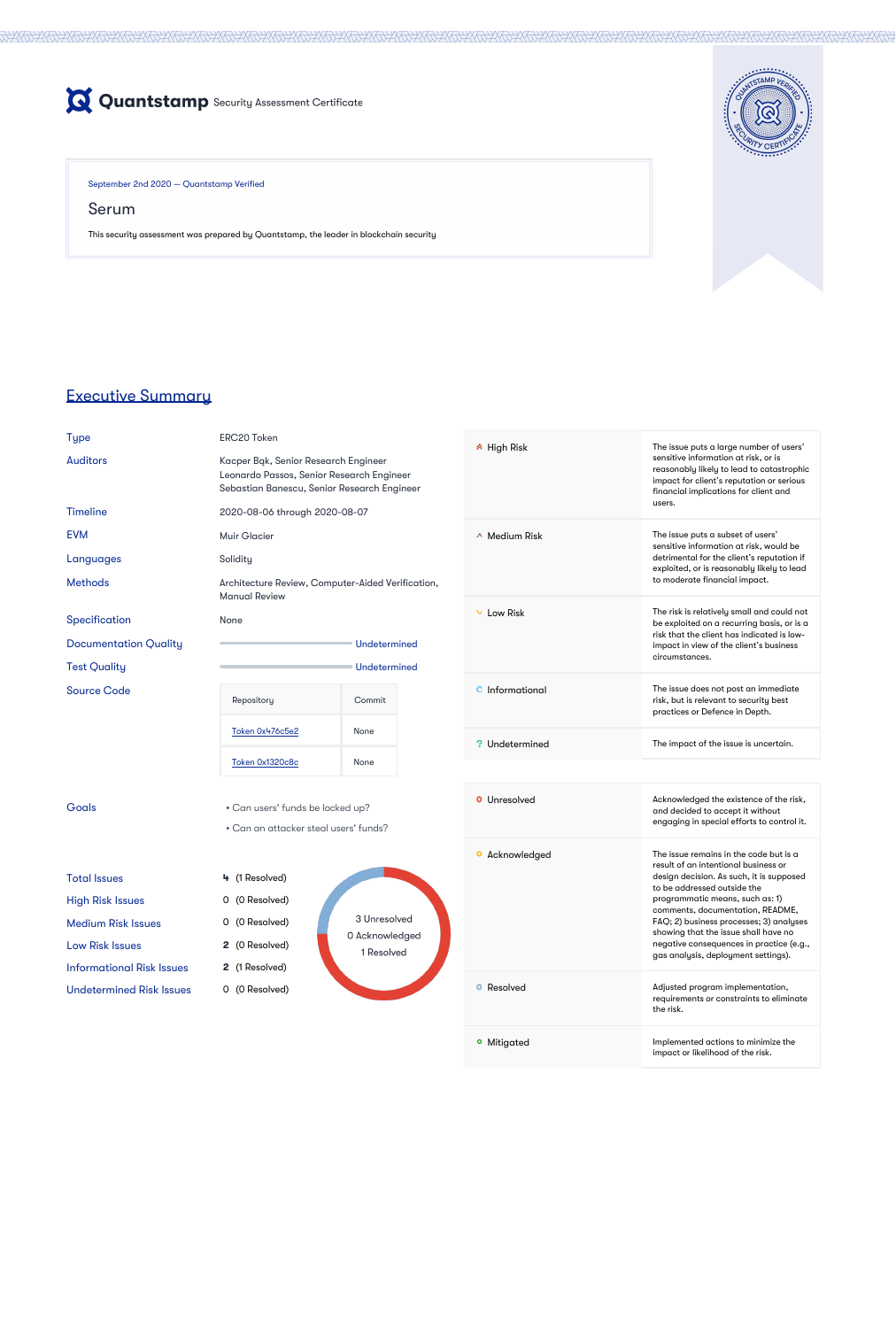# Summary of Findings

The contract code reuses OpenZeppelin libraries for developing ERC20 tokens. The code that comes from OpenZeppelin is well-documented and tested. The remaining code, however, has no documentations and no tests. We recommend addressing these issues as well as other issues indicated in the report, notably the one that allows a contract to have no burner.

| ID    | <b>Description</b>                                              | Severity        | <b>Status</b>     |
|-------|-----------------------------------------------------------------|-----------------|-------------------|
| OSP-1 | <b>Privileged Roles and Ownership</b>                           | $\vee$ Low      | Unresolved        |
| OSP-2 | Contract can be permanently left without a burner/minter/pauser | $\vee$ Low      | <b>Unresolved</b> |
| OSP-3 | <b>Unlocked Pragma</b>                                          | O Informational | Unresolved        |
| OSP-4 | <b>Allowance Double-Spend Exploit</b>                           | O Informational | <b>Mitigated</b>  |

### Quantstamp Audit Breakdown

Quantstamp's objective was to evaluate the repository for security-related issues, code quality, and adherence to specification and best practices.

Possible issues we looked for included (but are not limited to):

- Transaction-ordering dependence
- Timestamp dependence
- Mishandled exceptions and call stack limits
- Unsafe external calls
- Integer overflow / underflow
- Number rounding errors
- Reentrancy and cross-function vulnerabilities
- Denial of service / logical oversights
- Access control
- Centralization of power
- Business logic contradicting the specification
- Code clones, functionality duplication
- Gas usage
- Arbitrary token minting

### Methodology

The Quantstamp auditing process follows a routine series of steps:

- 1. Code review that includes the following
	- i. Review of the specifications, sources, and instructions provided to Quantstamp to make sure we understand the size, scope, and functionality of the smart contract.
	- ii. Manual review of code, which is the process of reading source code line-by-line in an attempt to identify potential vulnerabilities.
	- iii. Comparison to specification, which is the process of checking whether the code does what the specifications, sources, and instructions provided to Quantstamp describe.
- 2. Testing and automated analysis that includes the following:
	- i. Test coverage analysis, which is the process of determining whether the test cases are actually covering the code and how much code is exercised when we run those test cases.
	- ii. Symbolic execution, which is analyzing a program to determine what inputs cause each part of a program to execute.
- 3. Best practices review, which is a review of the smart contracts to improve efficiency, effectiveness, clarify, maintainability, security, and control based on the established industry and academic practices, recommendations, and research.
- 4. Specific, itemized, and actionable recommendations to help you take steps to secure your smart contracts.

### Toolset

The notes below outline the setup and steps performed in the process of this audit.

#### Setup

Tool Setup:

• [Slither](https://github.com/crytic/slither) v0.6.11

Steps taken to run the tools:

1. Installed the Slither tool: pip install slither-analyzer

2. Run Slither from the project directory: slither .s

## **Findings**

QSP-1 Privileged Roles and Ownership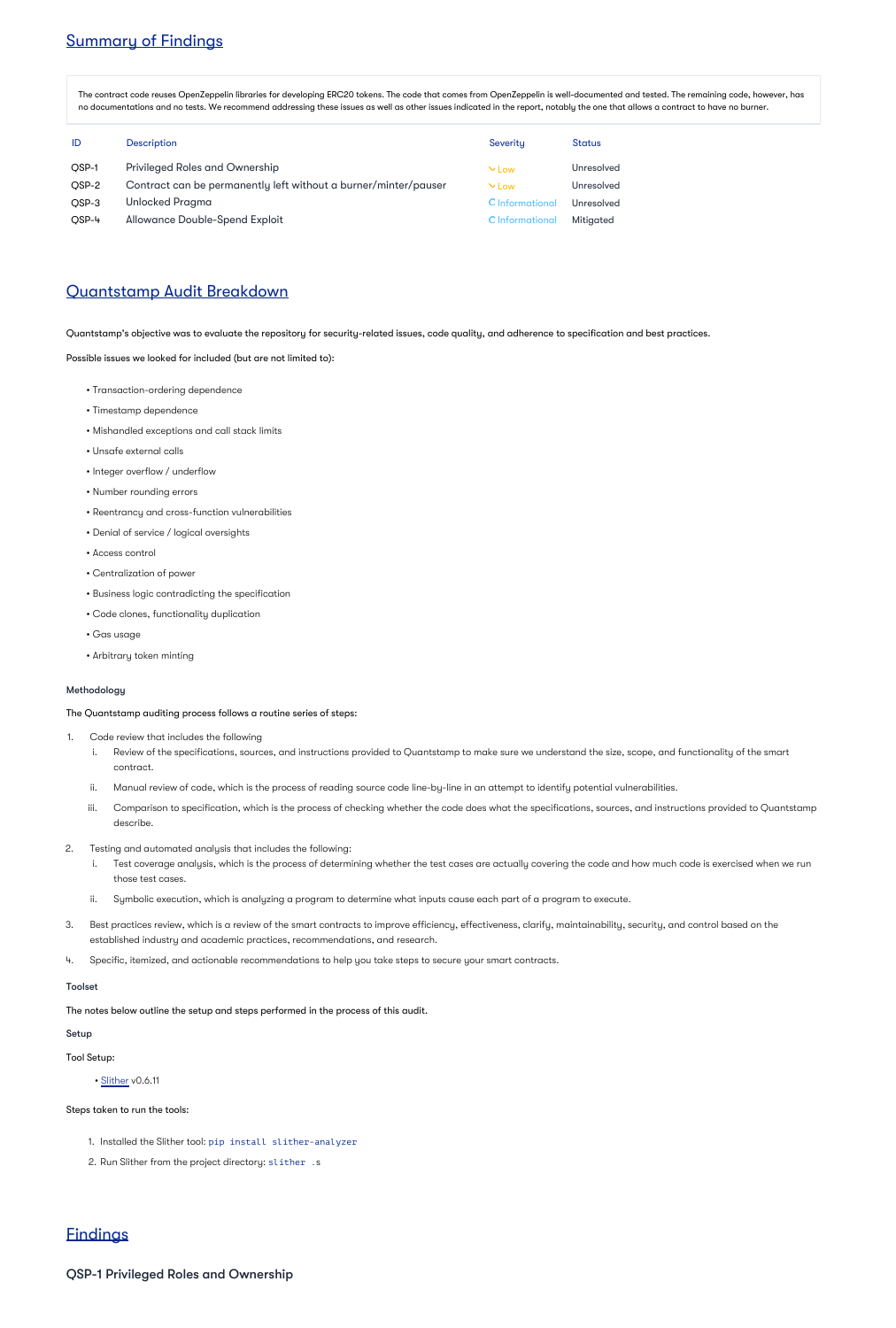#### Severity: *Low Risk*

#### Status: Unresolved

#### File(s) affected: 0x476c5e26a75bd202a9683ffd34359c0cc15be0ff, 0x1320c8c64b9f2eAa851F70702e6C9FC1EE4E8Ce4

Description: Smart contracts will often have owner variables to designate the person with special privileges to make modifications to the smart contract. The contracts also employ pauser, minter, and burner roles. Although these roles are useful, they are trusted with a reasonable use of their privileges.

**Recommendation:** This centralization of power needs to be made clear to the users. Properly document what operations are centralized on a single actor, and under what conditions will those operations be triggered.

Description: All contracts inheriting from BurnerRole (directly or indirectly) may be permanently left without a burner; consequently, any operation dependent on the onlyBurner modifier will fail. Similar notes apply to miner and pauser roles.

### QSP-2 Contract can be permanently left without a burner/minter/pauser

#### Severity: *Low Risk*

- 1. Initially, the deployer is granted a burner role, as the constructor invokes \_addBurner.
- 2. The deployer renounces their burner role prior to granting it to any other address.
- 3. From this point on, it will be impossible to add the burner role to any other address, as addBurner can only be called by an address that has a burner role at this point, no such address exists.

#### Status: Unresolved

#### File(s) affected: 0x476c5e26a75bd202a9683ffd34359c0cc15be0ff, 0x1320c8c64b9f2eAa851F70702e6C9FC1EE4E8Ce4

Recommendation: Disallow removing a burner if there is only one left. Furthermore, make BurnerRole an Ownable contract and change  ${\rm addBurner}$  so that it can also be called by the owner. Similar notes apply to minter and pauser roles.

#### Exploit Scenario:

### QSP-3 Unlocked Pragma

#### Severity: *Informational*

Status: Unresolved

#### File(s) affected: 0x476c5e26a75bd202a9683ffd34359c0cc15be0ff, 0x1320c8c64b9f2eAa851F70702e6C9FC1EE4E8Ce4

**Description:** Every Solidity file specifies in the header a version number of the format  $\text{pragma }\text{solidity }(\wedge) \theta$  . 4 .  $*$  . The caret ( $\wedge$ ) before the version number implies an unlocked pragma, meaning that the compiler will use the specified version and above, hence the term "unlocked".

**Recommendation:** In non-library code (i.e., non-OpenZeppelin code), for consistency and to prevent unexpected behavior in the future, it is recommended to remove the caret to lock the file onto a specific Solidity version which is compatible with the versions of all imported contracts. In the current version of the contracts, it would be any version higher or equal to 0.5.5.

- 1. Alice allows Bob to transfer N amount of Alice's tokens (N>0) by calling the approve( ) method on Token smart contract (passing Bob's address and N as method arguments)
- 2. After some time, Alice decides to change from N to M (M>0) the number of Alice's tokens Bob is allowed to transfer, so she calls the approve( ) method again, this time passing Bob's address and M as method arguments
- 3. Bob notices Alice's second transaction before it was mined and quickly sends another transaction that calls the  $\verb|transferFrom()|$  method to transfer N Alice's tokens somewhere
- 4. If Bob's transaction will be executed before Alice's transaction, then Bob will successfully transfer N Alice's tokens and will gain an ability to transfer another M tokens
- 5. Before Alice notices any irregularities, Bob calls transferFrom() method again, this time to transfer M Alice's tokens.

 $\sf Recommendation:$  Pending community agreement on an ERC standard that would protect against this exploit, we recommend that developers of applications dependent on  $\sf{approve}()$  / <code>transferFrom()</code> should keep in mind that they have to set allowance to 0 first and verify if it was used before setting the new value. Furthermore, we recommend that developers of applications use the functions <code>increaseAllowance()</code> and <code>decreaseAllowance()</code> to mitigate this issue. Both functions are already present in the code. Teams who decide to wait for such a standard should make these recommendations to app developers who work with their token contract.

### QSP-4 Allowance Double-Spend Exploit

#### Severity: *Informational*

Status: Mitigated

File(s) affected: 0x476c5e26a75bd202a9683ffd34359c0cc15be0ff, 0x1320c8c64b9f2eAa851F70702e6C9FC1EE4E8Ce4

Description: As it presently is constructed, the contract is vulnerable to the [allowance double-spend exploit,](https://github.com/OpenZeppelin/openzeppelin-solidity/blob/b4f87bb8fc25fb07f73099701e39e167a3d36465/contracts/token/ERC20/ERC20.sol#L71-L78) as with other ERC20 tokens.

Exploit Scenario:

### Automated Analyses

Slither

Slither reported that the function CanReclaimEther.reclaimEther() sends eth to arbitrary user. It is a false positive, however, since only owner can call this function.

Adherence to Specification

The code comes with no specification.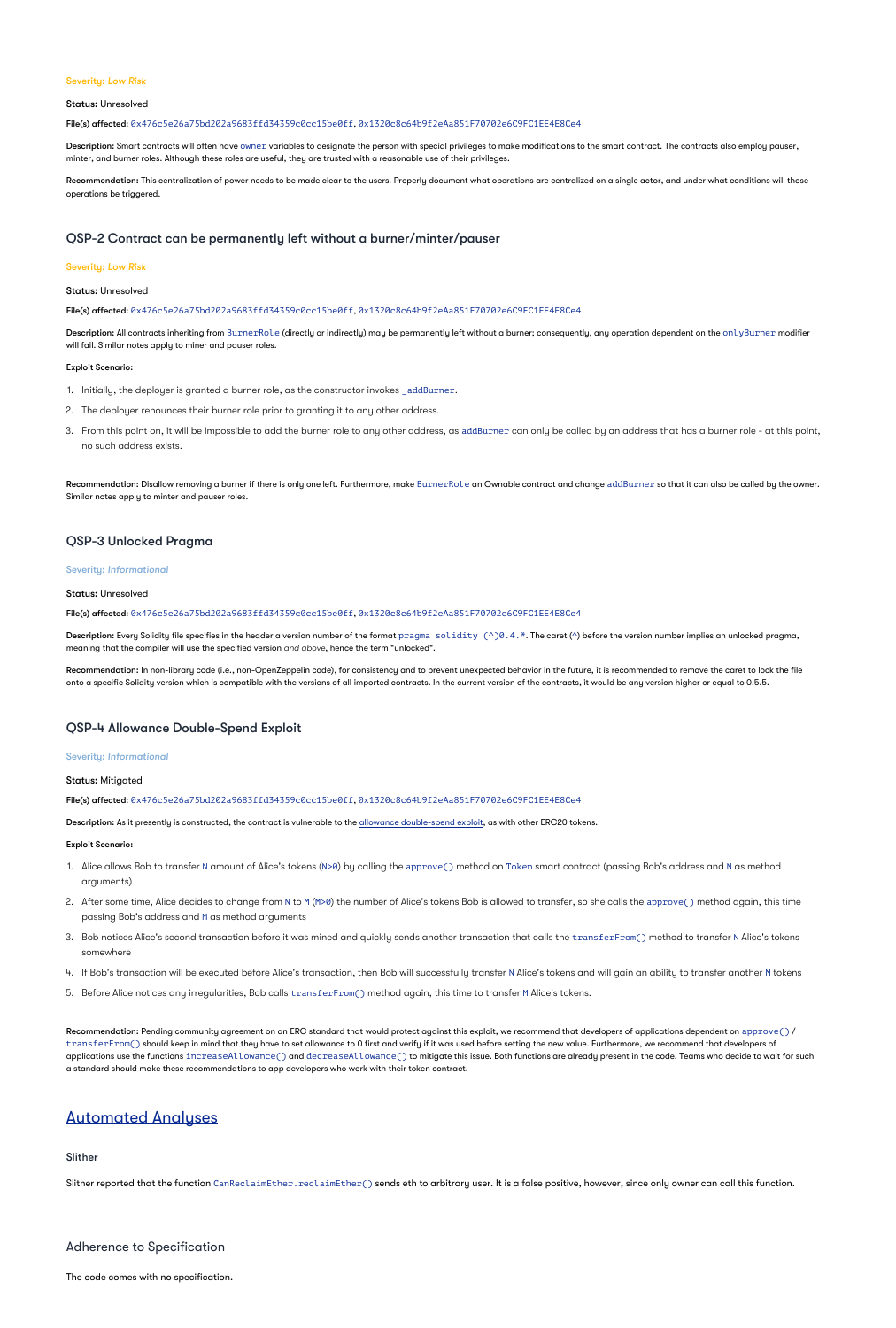# Code Documentation

At the very least, document all external or public functions using the natspec format.

# Adherence to Best Practices

Add an error message to require(isBurner(msg.sender));

# Test Results

Test Suite Results

The code comes with no test suite.

# **Changelog**

• 2020-08-07 - Initial report